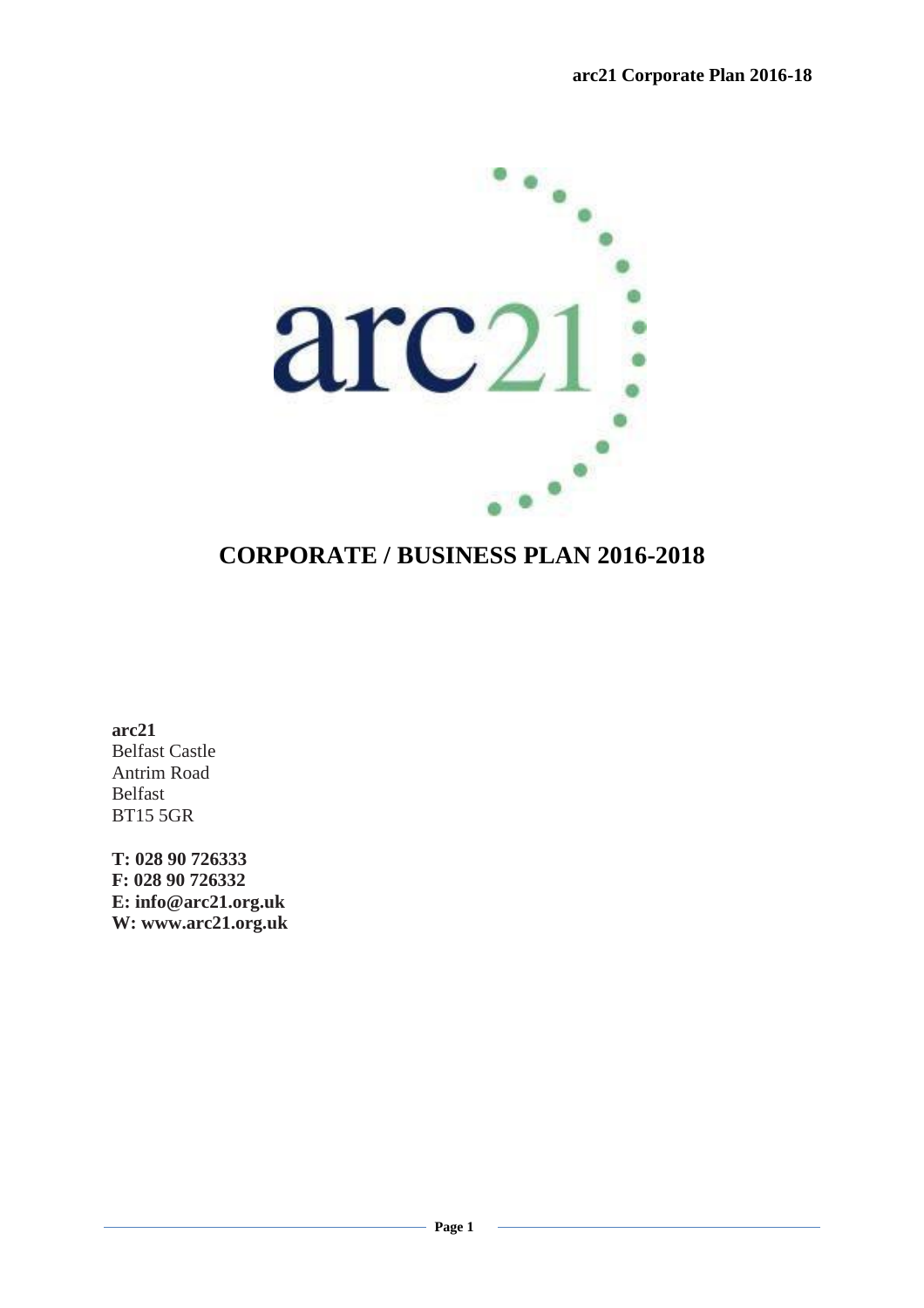# **Foreword**

Our fifth Corporate Plan comes at a time of much change within the sector. We have come through both Central and Local Government Reform, National and Local Elections, and changes to both the membership of the Joint Committee and the makeup of the councils.

The new council structures are bedding in and as the corporate strategies and plans evolve it is gratifying to see that Waste and Resources and the Circular Economy are emerging as important issues for the Chief Executives and Central Government in terms of governance, delivery mechanisms, compliance, and best value. In this respect a review of the structures required to deliver the refreshed objectives for the public sector is currently taking place.

There is the potential for these considerations to have an impact on future regional/ subregional waste management arrangements. Accordingly, this Plan has been prepared for a transitionary two-year period focusing on key operational issues which need to be addressed in the period up to March 2018. This is intended to facilitate scope for a longer-term strategy to emerge in the future.

During this time it is also anticipated that the outcome of "Brexit" will become clearer for the devolved administrations, particularly in terms of the compliance with European Environmental Directives, including the Circular Economy Package. A two-year Plan is also deemed appropriate for this.

Notwithstanding these considerations our new Plan maintains, at its heart, the core principles of partnership working, engagement, and consensus building, to deliver the components necessary for a successful public sector collaboration and scope for continuous improvement.

The Plan constitutes a blueprint for progress to maintain our drive for efficiency in managing our waste in a more sustainable way, in line with the Circular Economy, and I would commend it to all our councils, stakeholders, partners and other interested parties.

Decke O'Lon

\_\_\_\_\_\_\_\_\_\_\_\_\_\_\_\_\_\_\_\_\_\_\_ Councillor Declan O'Loan Chair of the Joint Committee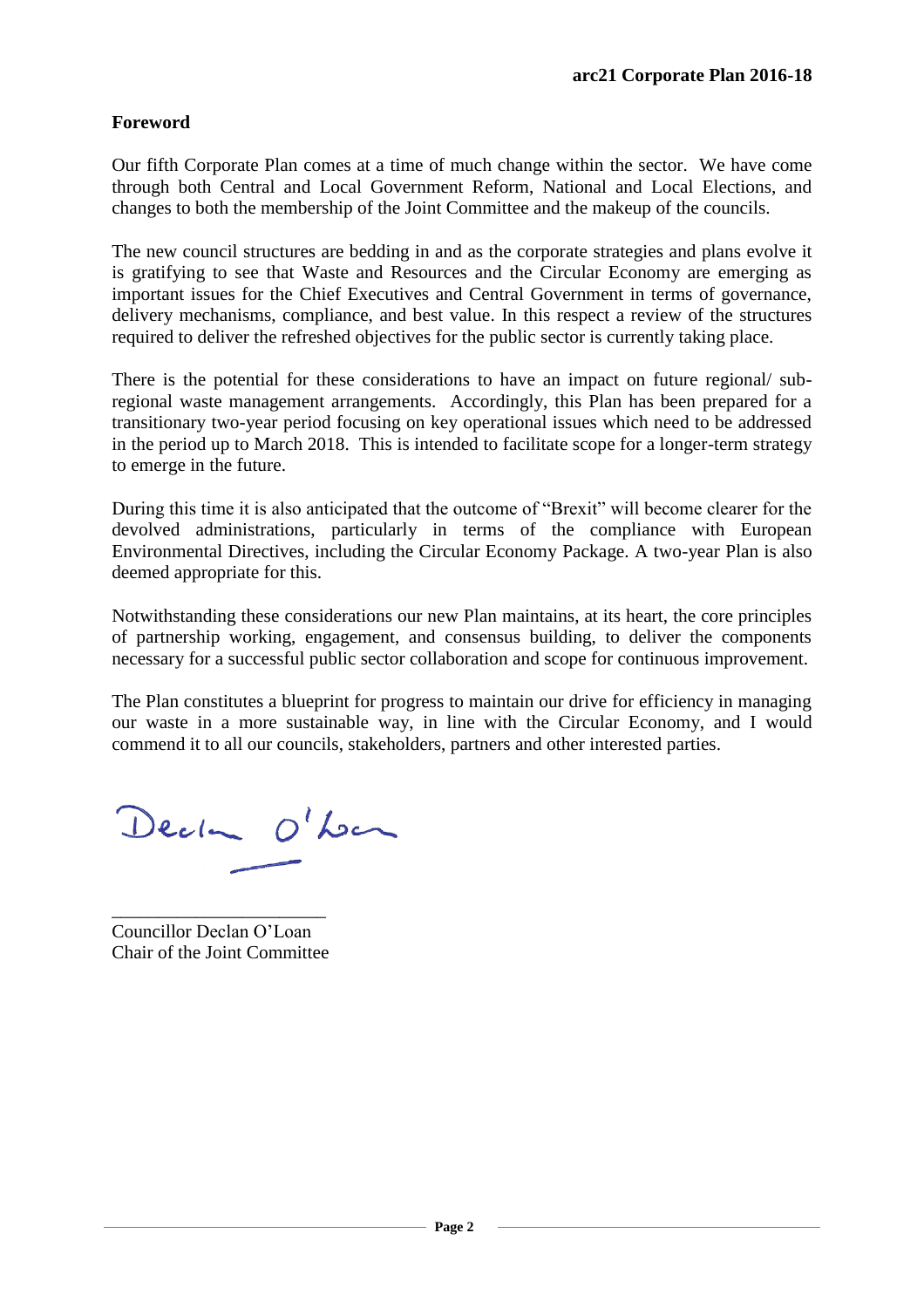## **Introduction**

As explained in the Chairman's foreword this Corporate Plan covers a transitional period of two years up to March 2018. Its focus is to build on our previous corporate plans in terms of the direction of travel and our ethos of partnership working. In this way we seek to contribute to the delivery of best value waste management services for member councils and to strive for continuous improvement.

One of our priorities will be around operational issues impacting on our Waste Management Plan. We will seek to maintain policy relevance and continued success in delivering the required network of infrastructure to: move waste up the hierarchy, minimise landfill; and take a circular approach to the waste we deal with. Principal elements of this will include the residual waste project, organics including food waste, and the implications of an ongoing review of waste collection systems.

In addition, focus on repeat procurements and operational management of contracts will continue to be critical.

The Circular Economy, where waste and resources remain in circulation for as long as possible before their sustainable treatment and disposal, remains key. This is important not only in terms of resource efficiency, energy security, and climate change but also for job creation and the local economic sustainability.

In addition, it will be necessary during this period to monitor the outcome and implications for the sector and the region arising from Brexit, particularly in terms of compliance. Issues such as higher landfill diversion and increased recycling targets are significant and it will be important that we maintain our momentum in this regard.

During this time we will continue to work closely in partnership with our stakeholders and in particular our member councils whose support and input is critical to our success.

We will also include policy makers with whom we will continue to engage at both a local and national level. Our message to them is that the strategy process should facilitate consolidation of the current direction of travel. Such an approach would allow us to build on the foundations we have built through our planning and implementation processes which were initiated over a decade ago.

Conversely it is important that our corporate and business planning processes incorporate the capability to be flexible to accommodate some of the uncertainty that is unavoidable in a period of significant change. I am content that this Plan meets these objectives and wish to put on record my thanks to all who have been involved in its preparation.

\_\_\_\_\_\_\_\_\_\_\_\_\_ John Quinn Chief Executive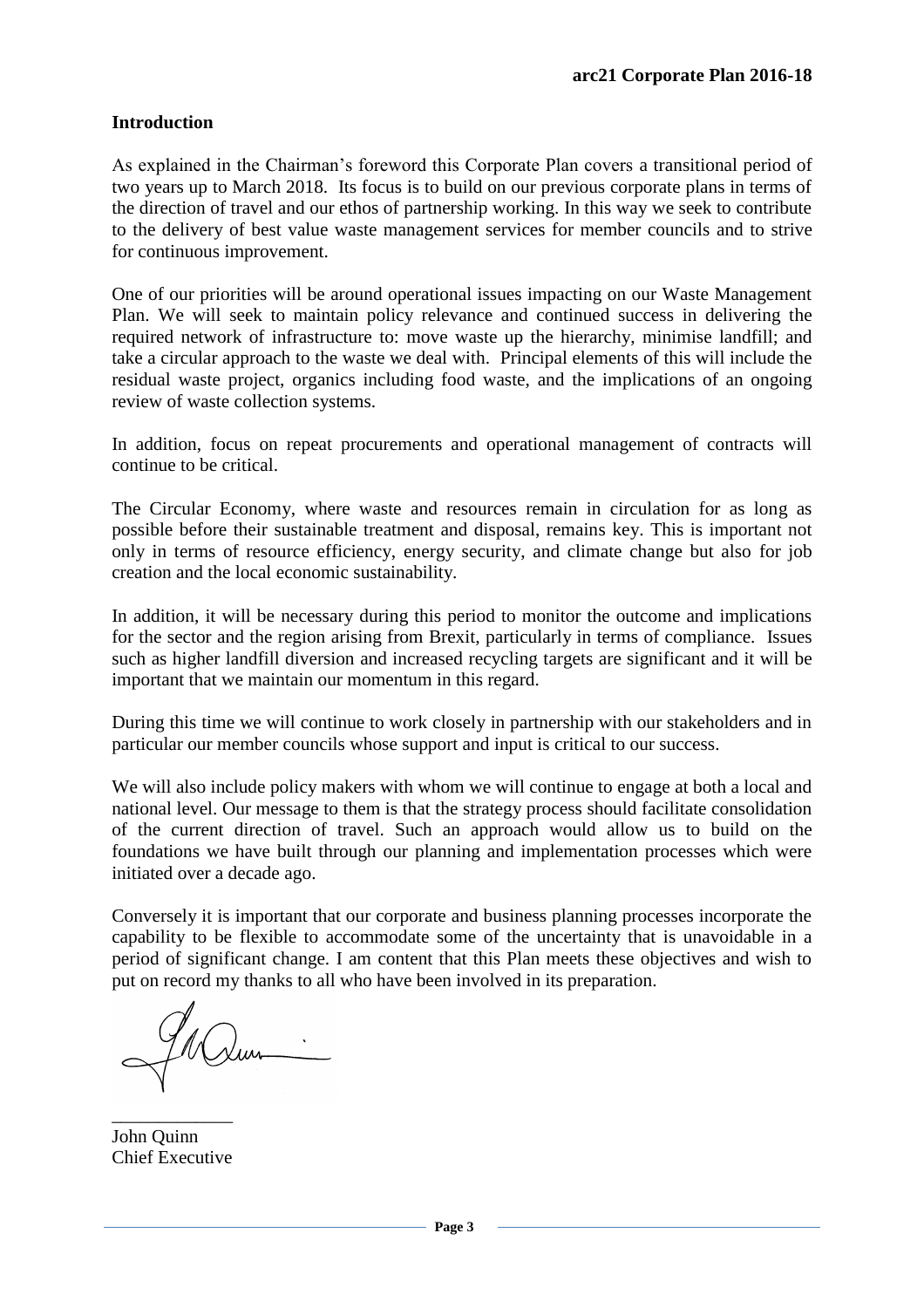## **About the Corporate Plan 2016-2018**

The Corporate Plan sets out what we at arc21 must do - within the means available to us - in order to meet the expectations of our stakeholders. In developing the plan we have consulted widely as we move into a new planning period. Engaging with key stakeholders was central to the development of this plan.

Based on what we have learnt (and there was a good deal of common ground) the plan commits the organisation to 12 specific objectives and a series of initiatives and performance targets within a timetable that covers the period from April 2016 to March 2018.

There is some flexibility to allow for unforeseen events; however we will direct the use of our resources in pursuit of the strategic objectives and priorities for action, which are set out in this document.

#### Strategy at a Glance

The strategy is illustrated in graphical form below:

|                                                                                                                                                                                                                                                                                                                                                              | <b>Mission</b><br>Working with our partners to prevent, recover and dispose of waste |                              |
|--------------------------------------------------------------------------------------------------------------------------------------------------------------------------------------------------------------------------------------------------------------------------------------------------------------------------------------------------------------|--------------------------------------------------------------------------------------|------------------------------|
|                                                                                                                                                                                                                                                                                                                                                              | <b>Values</b><br>Integrity<br>Sustainability<br>Public Interest<br>Excellence        |                              |
| <b>The Vision</b><br>Shift in mind-set towards considering waste as a resource<br>Progress towards zero landfill<br>Modern, sustainable infrastructure<br>Community actively engaged in waste recovery<br>Harmonised waste policies and practices<br>Excellent services and facilities and satisfied customers<br>A waste disposal authority model for arc21 |                                                                                      |                              |
| <b>Our Strategy</b>                                                                                                                                                                                                                                                                                                                                          |                                                                                      |                              |
| <b>Serving Community and Stakeholders</b>                                                                                                                                                                                                                                                                                                                    |                                                                                      |                              |
| <b>Managing Resources</b>                                                                                                                                                                                                                                                                                                                                    | <b>Improving Processes</b>                                                           | <b>Learning &amp; Growth</b> |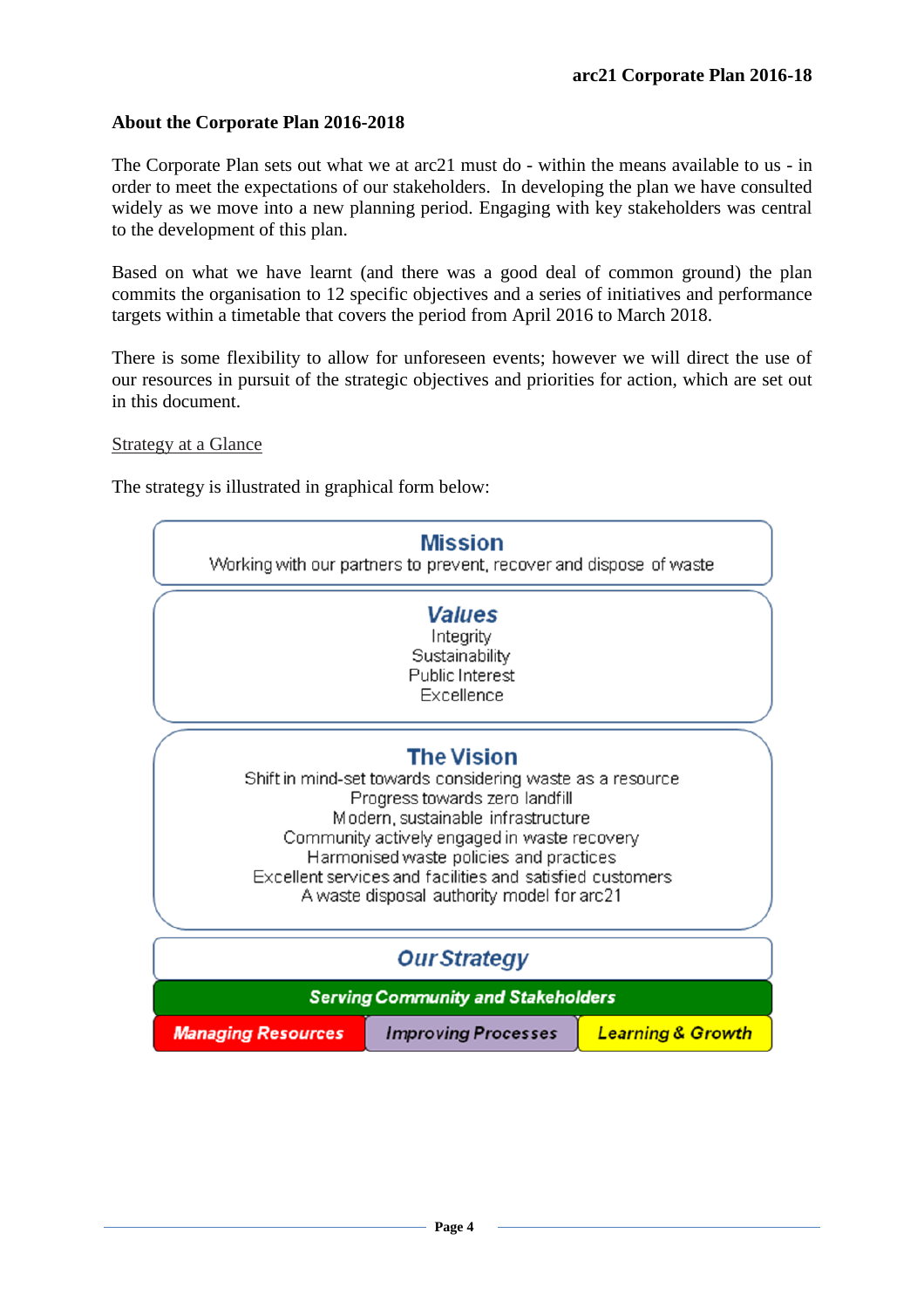## Mission, Values and Vision

We are quite clear that our mission is about sustainable waste management with a focus on what needs to be done to make this happen and leading to measurable public benefit and value derived from recovery, reuse and recycling. In serving our Councils, we serve also the wider community that makes up the arc21 region. We have attempted to capture this in the following statement of mission.

Our mission is:

## *"Working with our partners to prevent, recover and dispose of waste."*

In pursuing our mission arc21 has adopted four fundamental *core values* (see Table 1 below) that will be evident in everything Members, staff and stakeholders do on behalf of arc21. These are guiding principles that permeate every decision we make and everything we do.

| <b>Values</b>          | <b>Our Commitment</b>                                                                                                                                                                    |
|------------------------|------------------------------------------------------------------------------------------------------------------------------------------------------------------------------------------|
| Integrity              | We will be accountable and trustworthy in how we exercise our<br>responsibilities. We will treat our staff and stakeholders with<br>respect and we will act in a fair and equitable way. |
| Sustainability         | We will take into account the social, economic and environmental<br>consequences of what we do and how we do it.                                                                         |
| <b>Public Interest</b> | We will seek to make decisions with value for money and the best<br>interests of the general public in mind.                                                                             |
| Excellence             | We will provide the highest quality of services possible within the<br>resources available to us and we will continuously strive to<br>improve.                                          |

#### *Table 1: arc21 Core Values*

Vision for arc21

We are committed to working in partnership with others to ensure that the community we serve has access to exemplar waste management processes. In an ideal world we would hope to transform to a waste disposal authority model of governance for arc21 in line with our policy position and we will continue to argue the case for this because we believe that it is in the public interest and will offer the most effective, sustainable and efficient way of managing our waste. In this regard we await the outcome of a strategic review being undertaken by Councils and Central Government.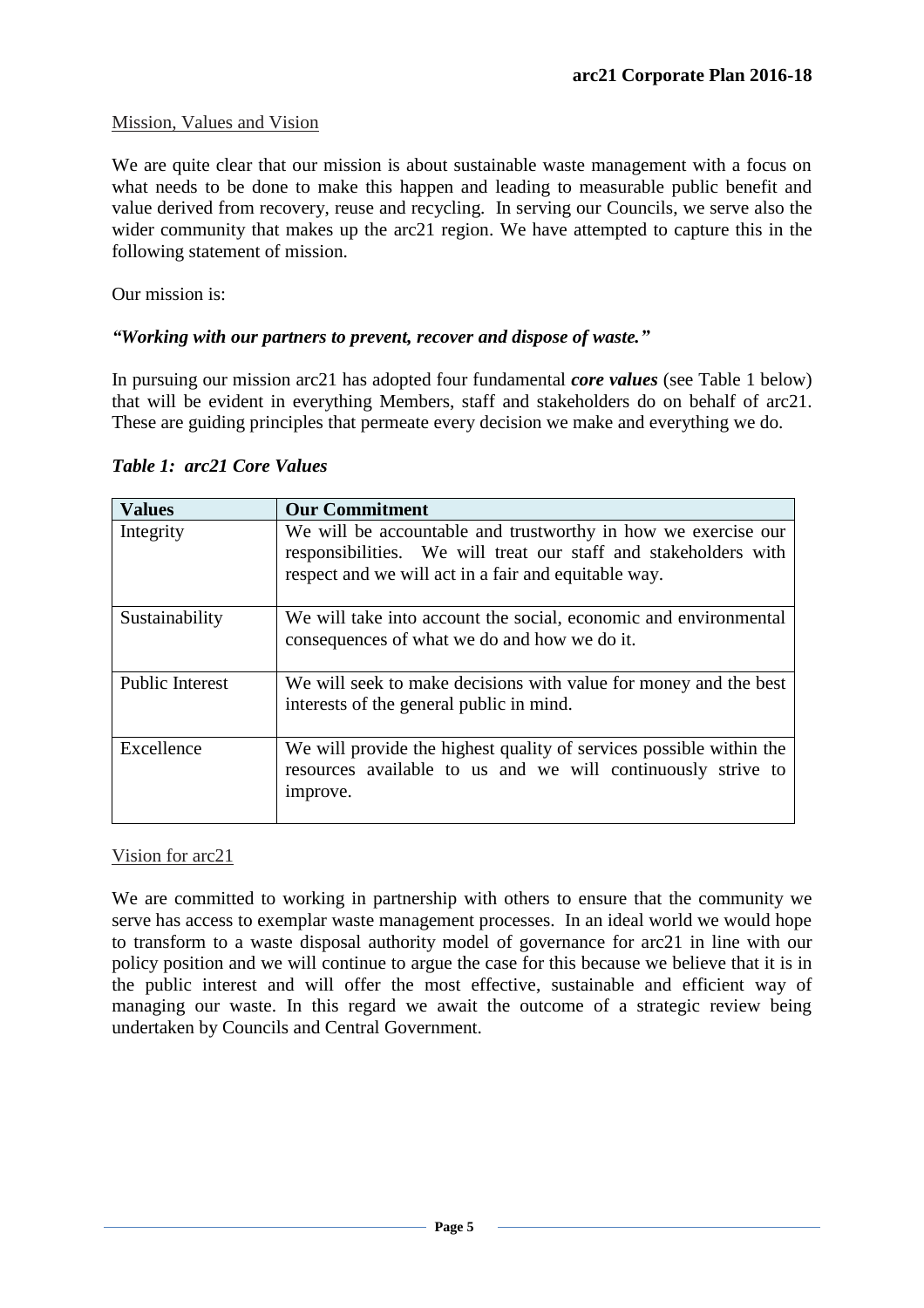In pursuing our plan we will work to realise our vision for:

- A shift in mind-set towards considering the circular economy and waste as a resource;
- Continuous progress towards minimising waste to landfill and momentum towards a zero target;
- A modern, sustainable infrastructure enabling the community to recover waste, taking into account social, environmental and economic impacts;
- A community actively engaged in waste recovery activities;
- Harmonisation of waste policies and practices;
- Excellent services, offering value for money to satisfied customers; and
- A waste disposal authority model for arc21.

## **Strategic Context: Issues and Challenges Going Forward**

Our corporate plan, if it is to be taken as credible and real, must take account of the circular economy, the social, economic and environmental change that is happening out there in the marketplace and in our communities. In particular we must continue to monitor the emerging developments in waste management policy arising as a result of Brexit.

The following section highlights some of the main issues and challenges that we believe arc21 will face over the next two years to March 2018.

Economic Recovery The focus of the Programme for Government on the economy and the uncertainties and implications arising from the UK's decision to exit from the European Union present significant challenges for the waste management sector.

> At the same time there will continue to be pressure on Councils and Central Government to keep rates and charges as low as possible and therefore any plans that require additional expenditure will need to be carefully justified.

> There will be financial pressures on both businesses and individuals. This will add to the pressure to keep costs low and potentially limit the scope for development of services.

> There has been a well established link between the state of the economy and waste arisings. It is interesting to note that Council municipal waste arisings are increasing in line with the strengthening economy and this will also impact on the future waste infrastructure requirements for the arc21 region.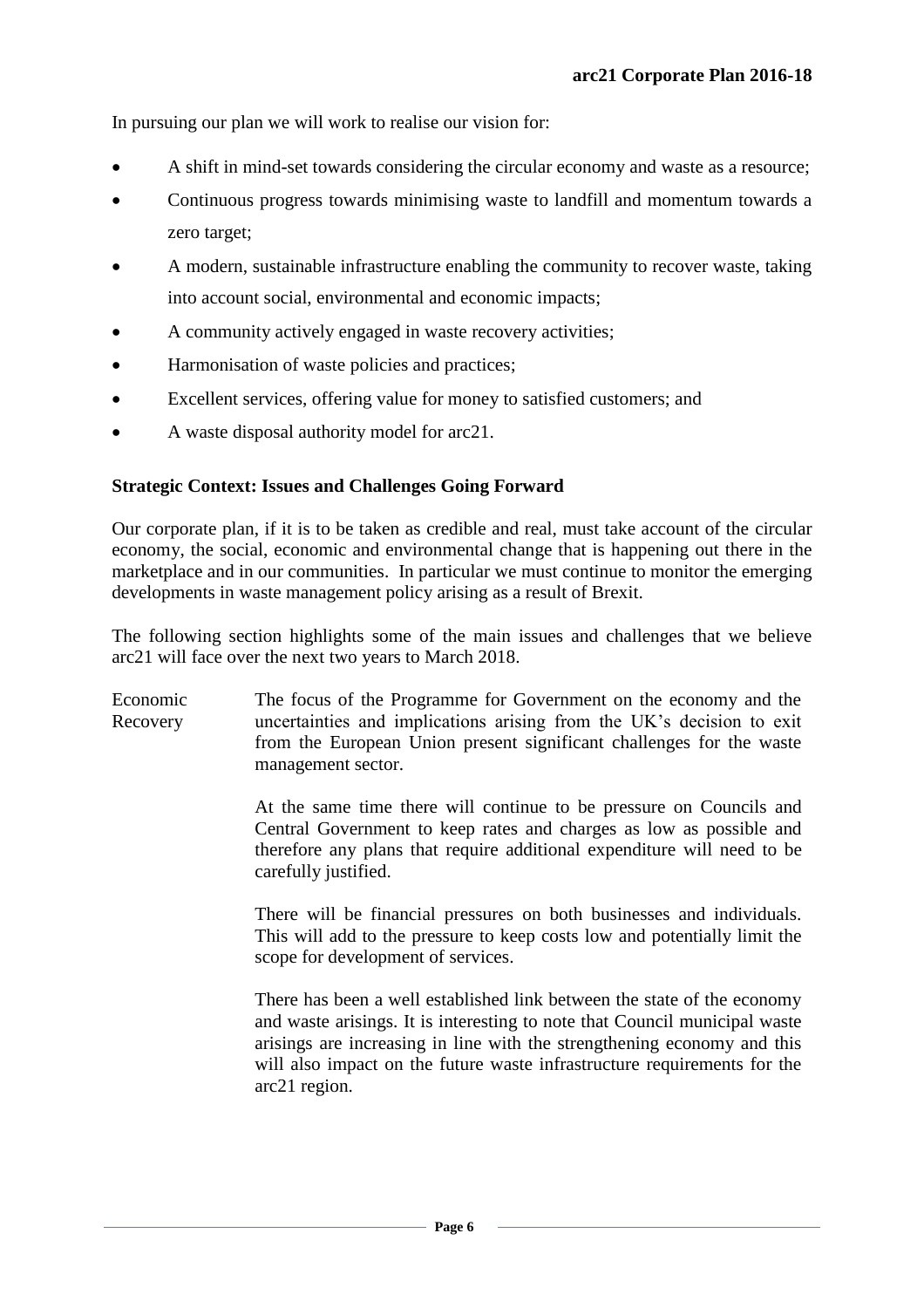Modernisation and Reform The Review of Public Administration has brought about the most significant change in the Local Government sector in Northern Ireland since 1972. Numerically, the former 26 Councils became 11 with 6 of these new Councils being the Constituent Councils of arc21.

> The new 11 Council structure model continues to develop and transform. In particular, in terms of waste management, a strategic review is underway involving both Councils and Central Government and we await the outcome in order that the implications for the future delivery of our services can be determined.

- Resource Efficiency To realise the inherent value in the materials we currently throw away it is important to have the right infrastructure network in place to maximise the benefits that come with being a highly resource efficient 'recycling society' providing a strong support mechanism for the vision set out in the circular economy package.
- Waste and Energy Sectors Over the coming years there is likely be an increased recognition of the contribution to energy security and renewable fuels that the waste sector can contribute. In Northern Ireland there are some policy integration challenges to overcome and arc21 will have to provide a strong voice, and an evidence base, to allow adequate policy formulation and alignment so that the benefits available elsewhere can be realised.

Alternative Funding Sources It is envisaged that the pressures on the public sector for capital and resource funding will remain significant for the next few years. It will be important for arc21 to be informed and agile in seeking and configuring itself (e.g. working with partners) to make itself eligible for viable sources of funding from NI, UK and, pending the formal exit, EU institutions.

> The potential exists for arc21 to realise funding and other support from Central Government to assist Councils with the significant cost of developing waste infrastructure and engagement with key Central Government stakeholders will continue in order that financial, and other support opportunities, can be made available.

Maintaining Quality of Service Despite problems in the wider economy, arc21 will do everything within its means to maintain service quality. Citizens will still expect excellent services from their Councils and, on their behalf, from arc21.

Sustainability Government is committed to sustainability and will expect, and in some cases demand, the social, economic and environmental impacts to be a factor in public decision-making. arc21 will be required to make its contribution to the achievement of the circular economy and sustainable development in Northern Ireland.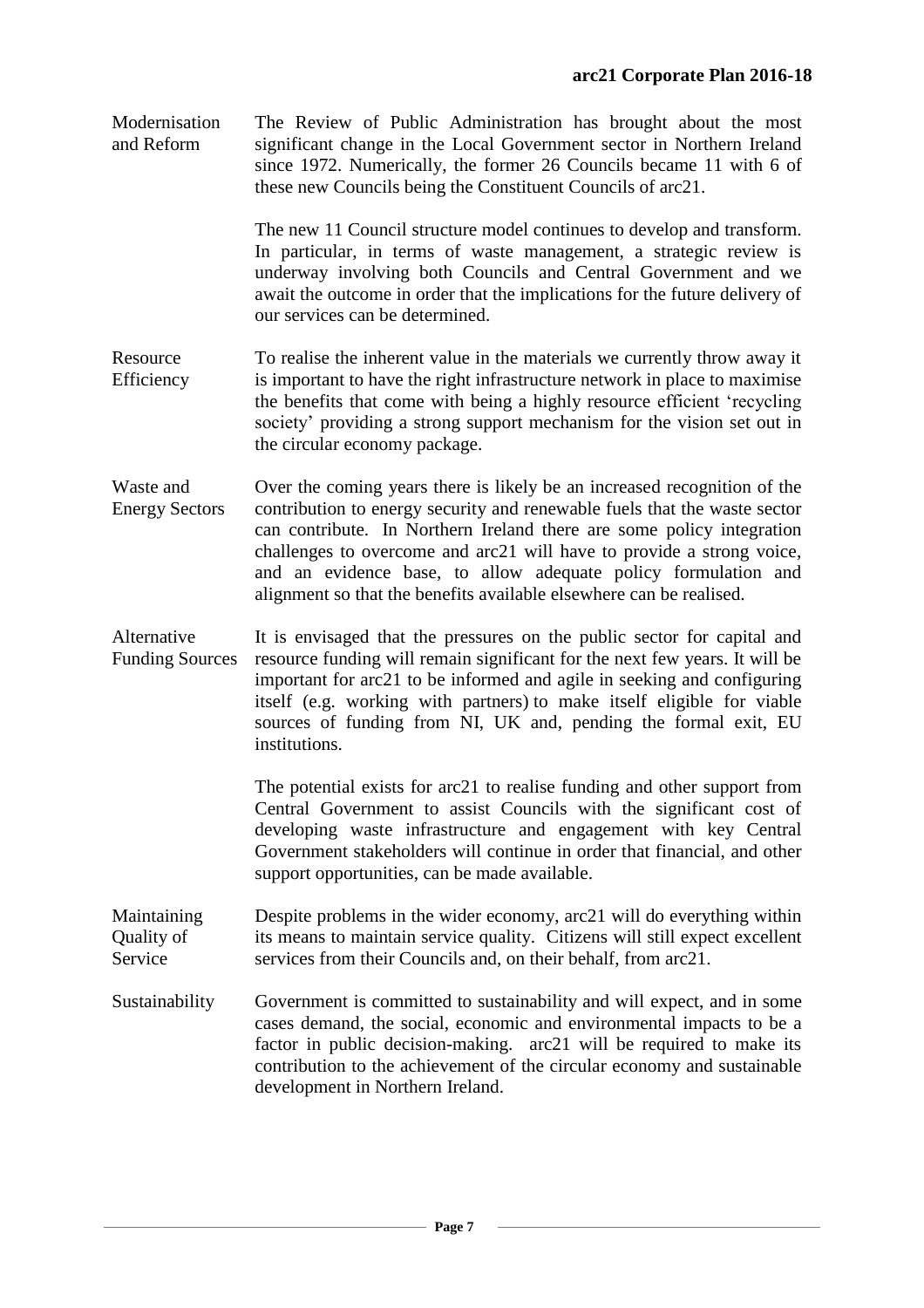Waste Management The Department of Agriculture, Environment and Rural Affairs (DAERA) is primarily responsible for the implementation of the Northern Ireland Waste Management Strategy and arc21 will continue to contribute to this strategy.

> There will be no let up in the drive to deal with residual waste and achieve incrementally challenging recycling and landfill diversion targets for municipal waste. This is necessary to meet the statutory targets set out in the Waste Management Strategy.

Brexit In the referendum, held in June 2016, the UK decided to leave the European Union and the implications for waste management remain unclear. However, clearly the Waste Management Strategy, and the principles behind this strategy, is likely to be maintained. Indeed, given the current developments in waste policy in the EU, for example the circular economy package, it is our view that the direction of travel for waste management will be for the continuation of increasing recycling targets and the continuation of reductions in the amount of waste that can be sent to landfill. It is important, therefore, that arc21 continues to carefully monitor the emerging developments associated with Brexit, be in a position to influence the policymakers and adopt the necessary flexibility to continue providing the high quality services expected by our Councils.

## **Strategy Overview**

We have developed a corporate strategy that we believe will deal with some of the issues highlighted above and get the best value possible from the resources allocated to arc21. The overall thrust of the plan lies in a strategy that starts out to do more for our partners and to do it better. This will centre on the core areas of:

- Delivering a strong partnership-based organisation that can make a positive contribution to the waste strategy and the vision outlined in the circular economy package;
- Procuring infrastructure and services for arc21 Constituent Councils;
- Managing contracts for waste recovery and disposal; and
- Influencing policies and resource allocation with a firm conviction that the best future arrangement lies in having a waste disposal authority model subject to continuing consensus within our Councils.

## **Strategic Objectives and Priorities for Action**

In order to be true to our mission, and maintain a focus on the areas that are most important, we have adopted a set of strategic objectives to frame our work over the next planning period 2016-2018. If we can achieve these objectives, we will make great progress towards achieving the arc21 vision.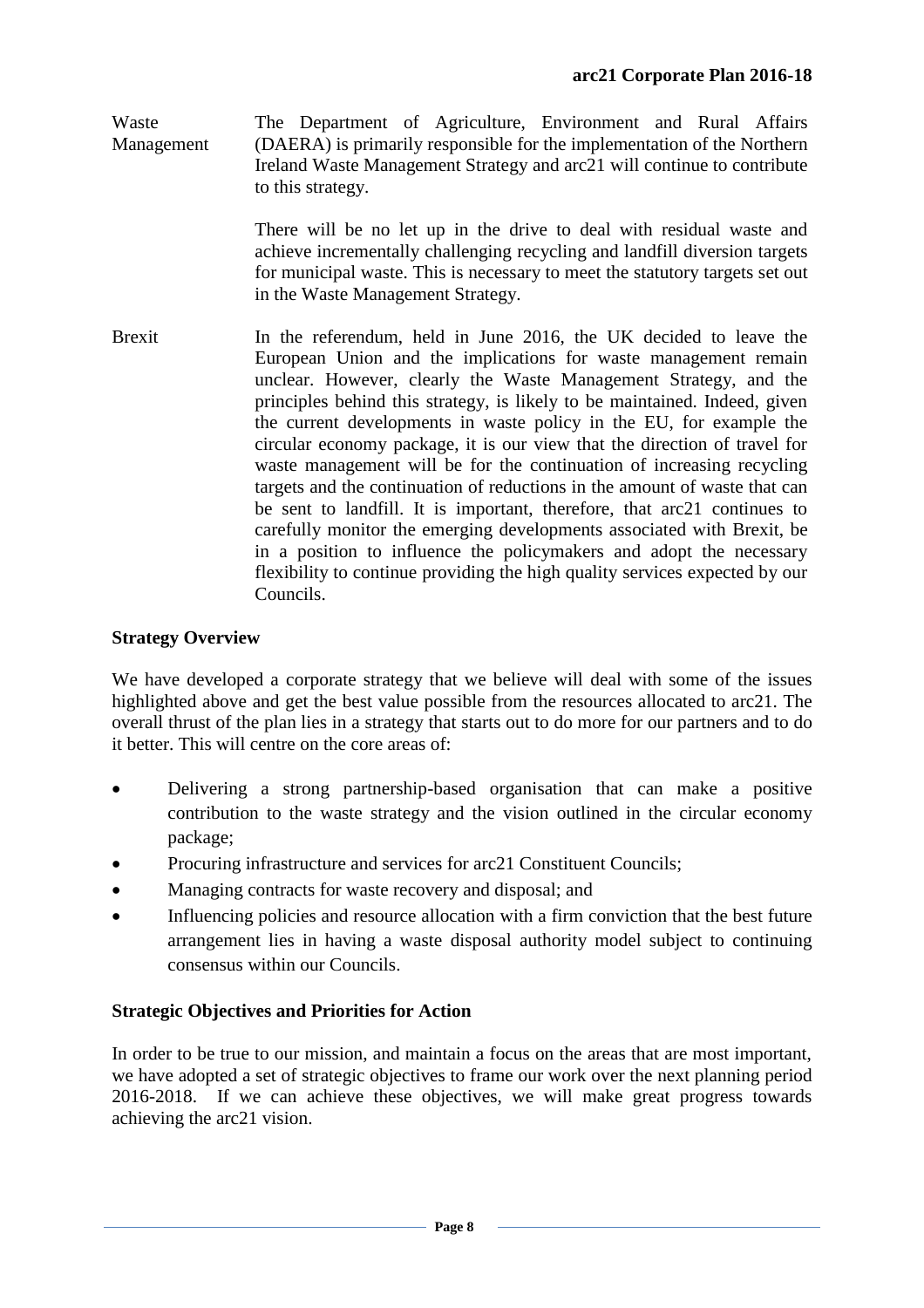The first set of objectives is aimed at **serving our community and stakeholders** and responding to their needs and expectations. We recognise that these can only be achieved in an efficient and effective way by **improving our processes** and **managing our resources** well. Of course none of this will be possible if we do not develop and motivate our people by ensuring through **learning and growth** that they have the capacity to lead, manage and deliver in their area of work.

This overall approach will ensure we have a "balanced strategy" with sufficient flexibility to support any new initiatives which arise from the strategic review currently being undertaken, the circular economy package or from Brexit.

In summary, we have grouped our 12 objectives into four main sets as follows:

#### Serving Community and Stakeholders (SCS)

- SCS.1 Maintain and contribute to the implementation of the Waste Management Plan in compliance with legislative requirements and wider policy objectives.
- SCS.2 Ensure the provision of infrastructure and continuity of services and supplies.
- SCS.3 Promote, educate and influence others on waste minimisation and recovery, both directly and in partnership with others.

Improving Processes (IP)

- IP.1 Strengthen arrangements with all stakeholders to aid delivery of effective and efficient waste management solutions.
- IP.2 Review and modernise arc21 structures and governance processes following the operational commencement of the new 6 constituent councils in April 2015.
- IP.3 Improve the quality and stability of all systems and maintain external quality assurance where appropriate.

Learning and Growth (LG)

- LG.1 Ensure all staff are fully engaged and motivated.
- LG.2 Review organisational design to keep it fresh and fit for purpose.
- LG.3 Provide relevant support for the development of elected Members and Council Officers in their new roles.

Managing Resources (MR)

- MR.1 Achieve financial and performance targets.
- MR.2 Demonstrate high standards of financial assurance and risk management.
- MR.3 Ensure that governance arrangements are in place.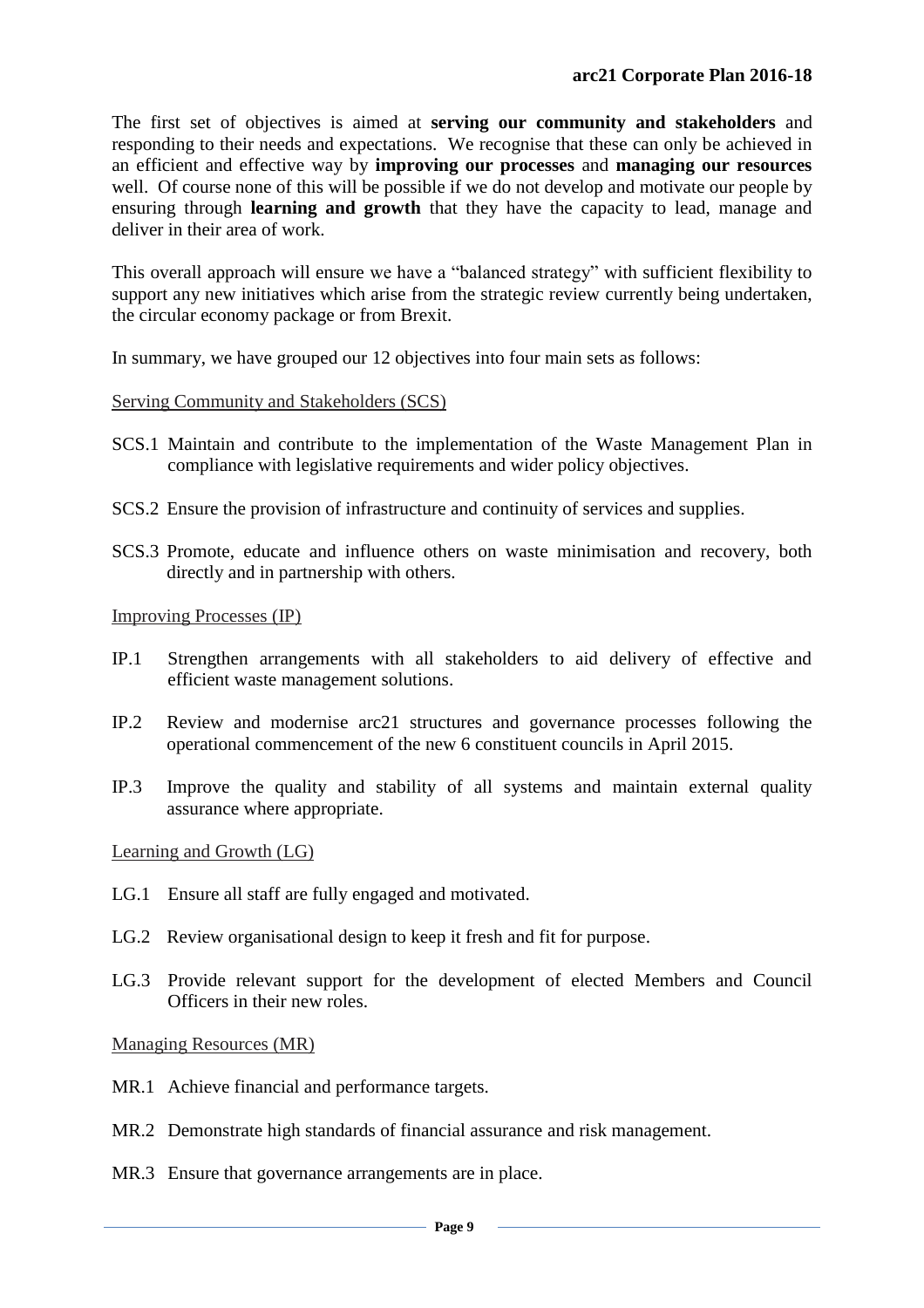# **Making it Happen**

The Corporate Plan is a strategic document that shows how arc21 plans to organise itself to serve its members and the arc21 community over the next two years.

arc21 will regularly review its financial, accommodation and human resources to maintain a sustainable balance between service expectation and the mix of resources available to deliver.

Our commitment to regular review of progress against the plan is based on the schedule indicated in Table 2 below.

| <b>Planning Level</b> | <b>Involvement and Expectation</b>                                                                                                    |  |
|-----------------------|---------------------------------------------------------------------------------------------------------------------------------------|--|
| <b>Members</b>        | Ongoing progress reports presented to the Joint<br>Committee, Audit Committee and Participant Councils as<br>necessary.               |  |
| <b>Steering Group</b> | Ongoing progress reports presented to the Steering Group<br>and other Officer Groups in Participant Councils as<br>necessary.         |  |
| <b>Managers</b>       | Quarterly review of performance against Corporate and<br>Business Plans.                                                              |  |
| Staff                 | Annual review of Corporate Plan and involvement in<br>developing specific activities in support of the Business<br>and Service Plans. |  |

*Table 2: arc21 Planning and Review Cycle*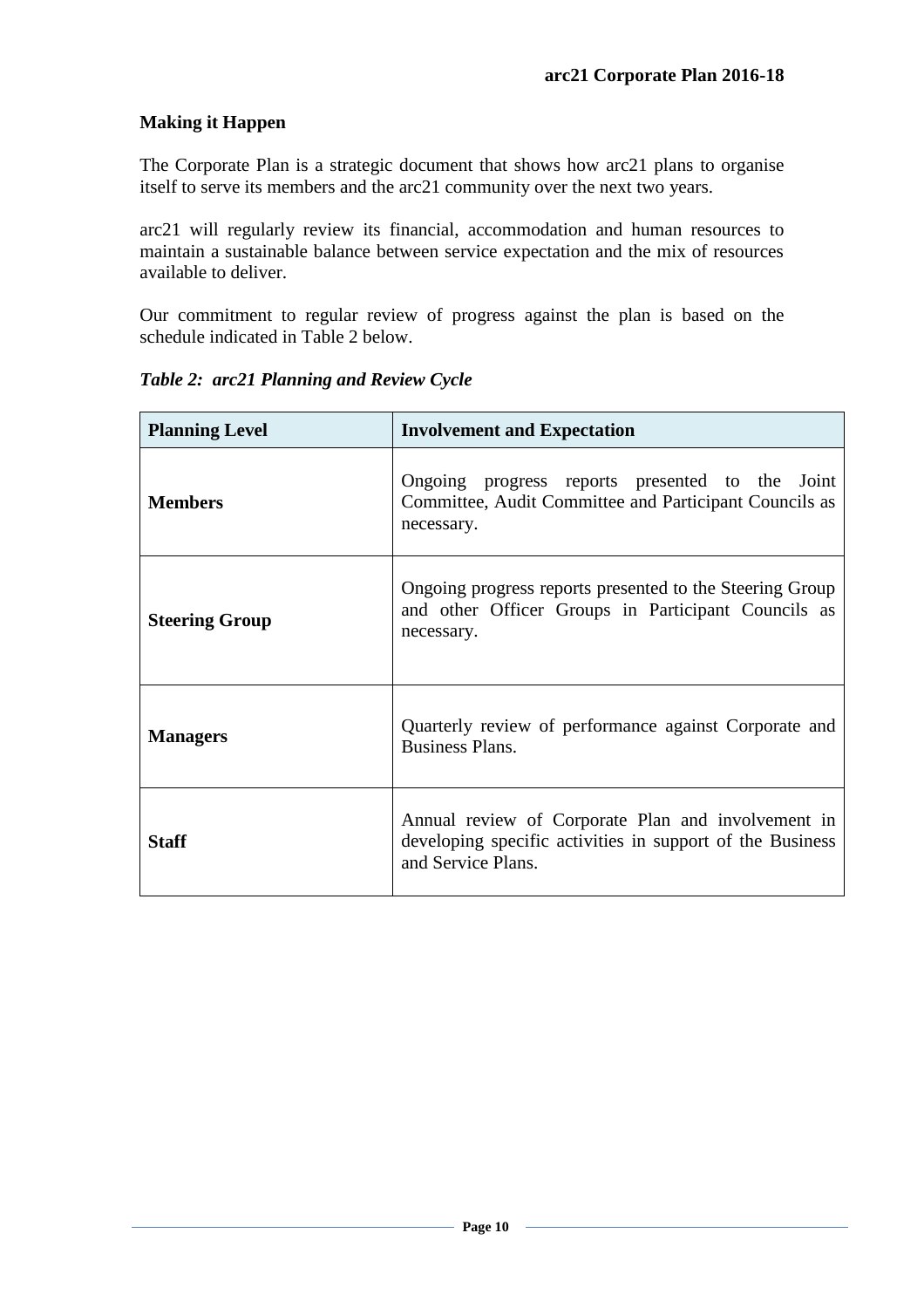## **Appendix I**

#### **Profile of arc21**

Following the formal decision by the new 6 Councils to reconstitute arc21 in line with the new Council structures becoming operational in April 2015, engagement took place with the Department of the Environment to ensure that the necessary changes to the vires were made that would enable arc21 to continue operations uninterrupted.

The 6 Constituent Councils approved the Terms of Agreement, under which the arrangements with arc21 and between each Council would be operated and these Terms of Agreement formed the basis upon which the Department was able to issue a new Statutory Instrument- the Local Government (Constituting a Joint Committee a Body Corporate) Order (Northern Ireland) 2015.

This Order became effective on 1 April 2015.

The Constituent Councils of arc21, following the reform of local government, are as shown below.

Antrim and Newtownabbey Borough Council Ards and North Down Borough Council Belfast City Council Lisburn & Castlereagh City Council Mid & East Antrim Borough Council Newry, Mourne and Down District Council

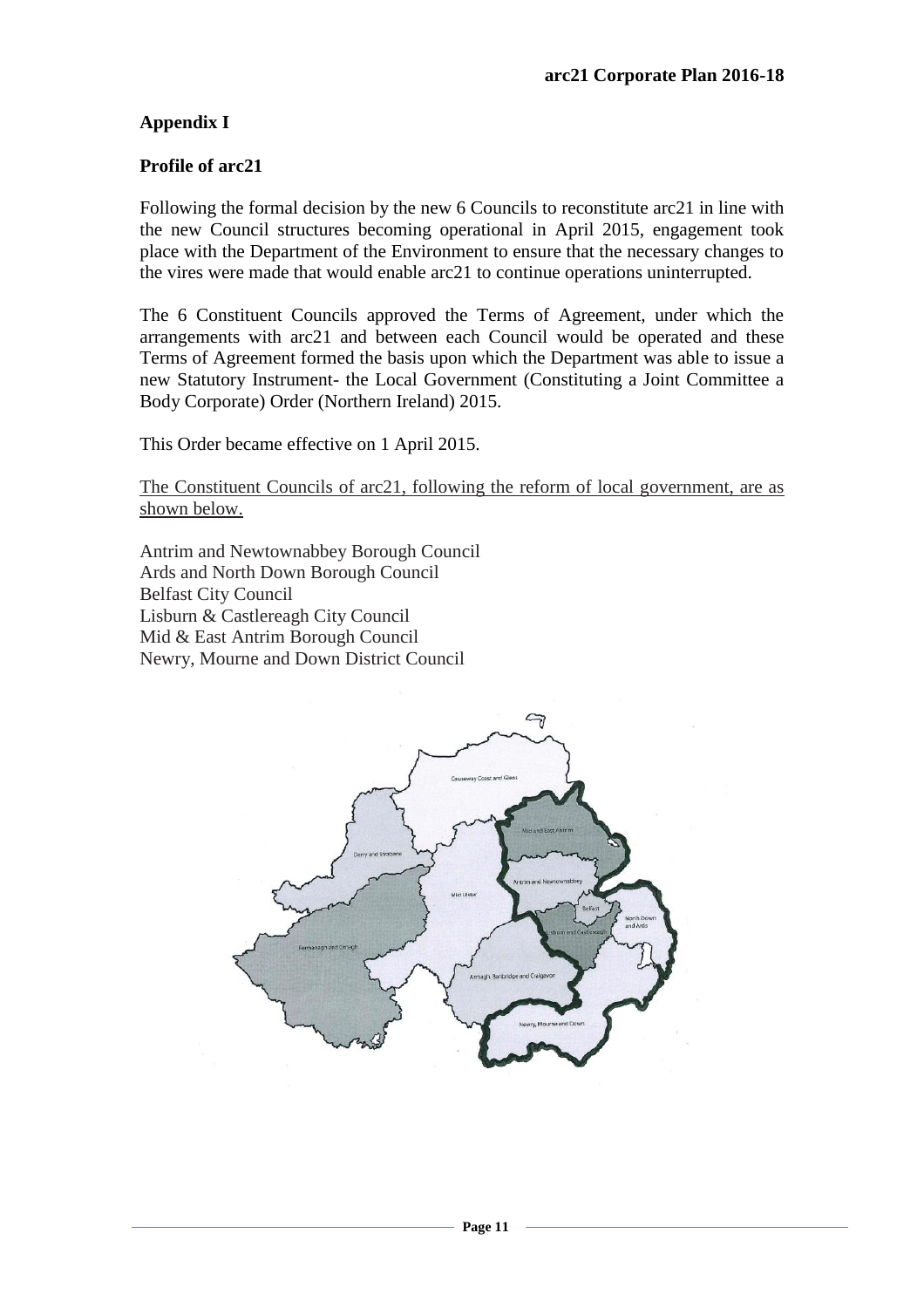## **Statistics**

The population in the arc21 administrative area is 1,091,900 which is the equivalent of 59% of the population in Northern Ireland.

The arc21 Constituent Councils managed 585,271 tonnes of municipal waste in 2015- 2016 which accounts for just over 60% of the waste managed by all the Councils in Northern Ireland. The collective household recycling rate for the arc21 administrative area is 41.4% for the year 2015-2016.

## Organisational Chart



## Joint Committee

The Joint Committee is made up of 18 Elected Members with 3 Members nominated from each of the Constituent Councils and is the formal decision making body.

## Audit Committee

The Audit Committee is a key component of the corporate governance arrangements within arc21 and is made up of Elected Members from the Joint Committee supported by a range of Officers with relevant financial technical, management and operational skills to facilitate their requirements.

#### arc21 Establishment

The staff at arc21 are responsible for the day to day functional activities of the organisation, led by the Chief Executive.

## Chief Executive's Group

The Chief Executive's Group comprises the Chief Executives and Directors from each of the Constituent Councils and is the forum at which issues of a strategic and Political nature are discussed.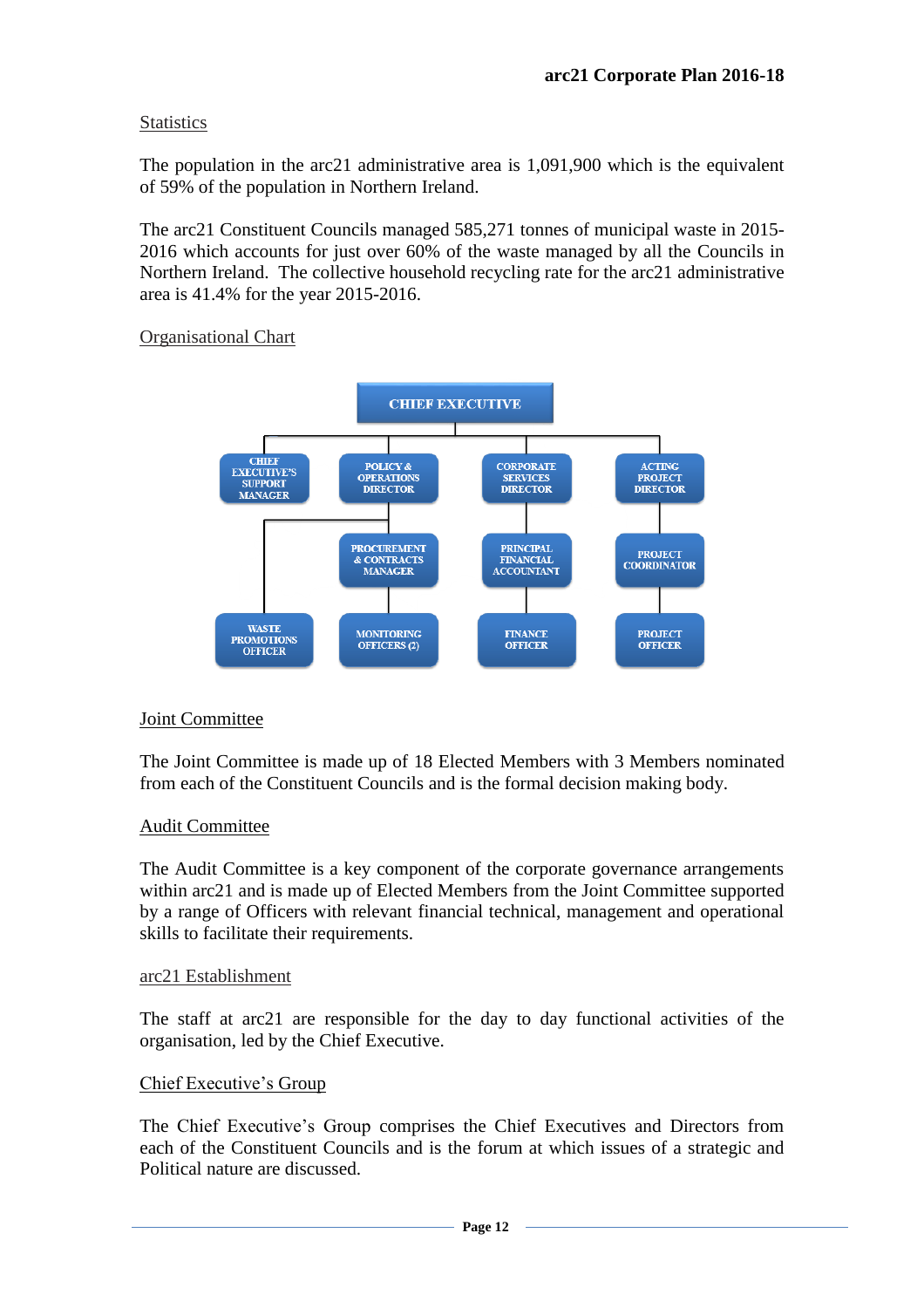## Steering Group

The Steering Group comprises the Directors and Senior Officers from each of the Constituent Councils and is the key vehicle for discussion and recommendations being prepared for the Joint Committee.

#### Working Groups

A number of working groups have been established to provide important support in relation to the implementation of the Waste Management Plan. There are three main working groups established, the Operational Working Group, the Finance Officers Working Group and the Recycling Officers Working Group.

The Operational Working Group has been established to provide an appropriate level of technical and operational expertise in support of the specific waste policies being implemented.

The Finance Officers Working Group has been established to ensure that Council Corporate Finance Staff are kept informed of contractual and other obligations being entered into by the Joint Committee so that the specific financial implications to each Council can be assessed and accounted for.

The Recycling Officers Working Group provides a useful network forum for field Officers and for the implications of implementing the waste management plan to be observed at ground level.